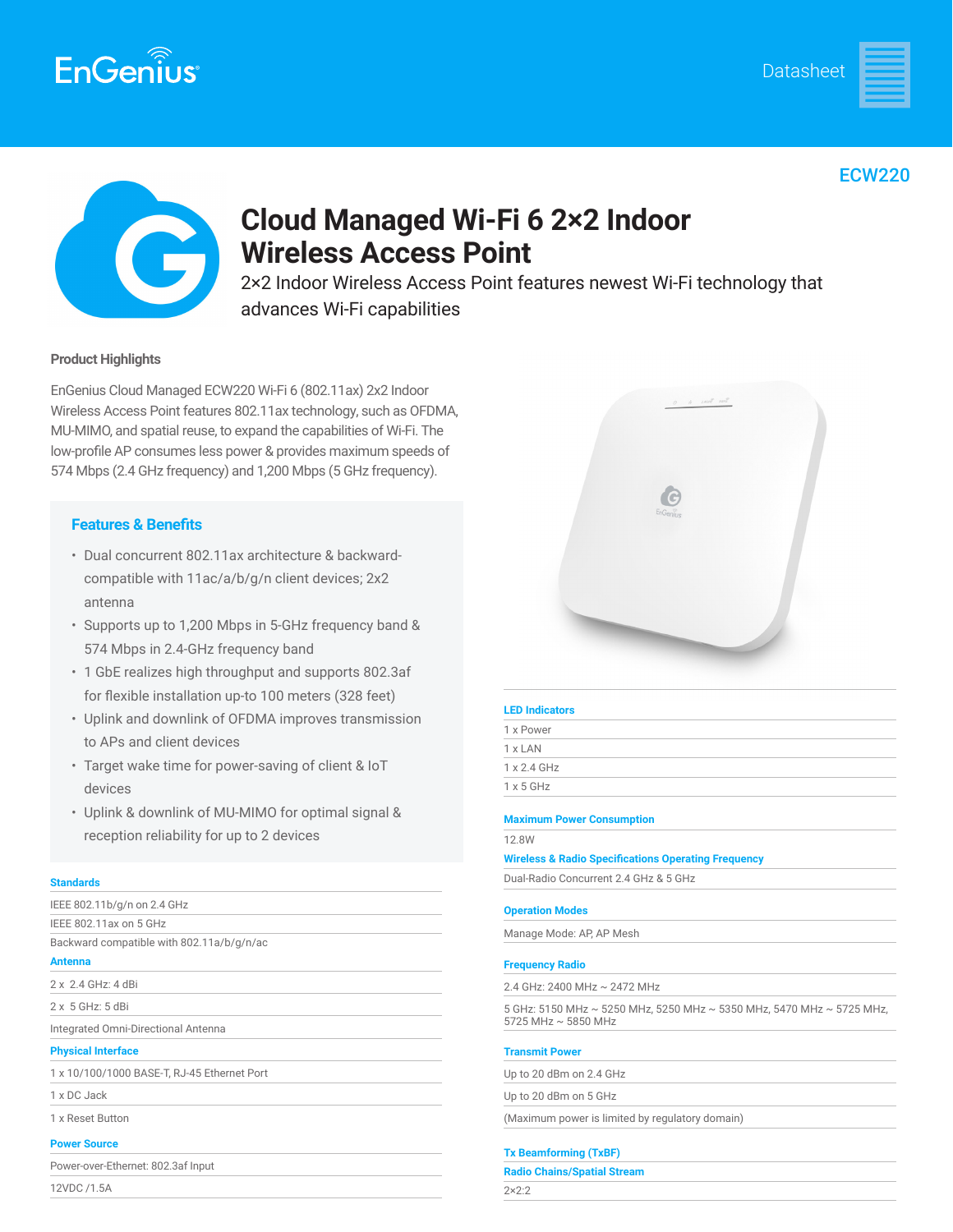#### **SU-MIMO**

Two (2) spatial streams Single User SU-MIMO for up to 574 Mbps wireless data rate with HE40 bandwidth to a 2x2 wireless client device under the 2.4GHz radio. Two (2) spatial stream Single User SU-MIMO for up to 867 Mbps wireless data rate with VHT80 to a 2x2 wireless device under the 5GHz radio.

#### **MU-MIMO**

Two (2) spatial streams MU-MIMO up to 1,200 Mbps wireless data rate for transmitting to two (2) streams MU-MIMO 11ax capable wireless client devices under 5GHz simultaneously.

Two (2) spatial streams MU-MIMO up to 574 Mbps wireless data rate for transmitting to two (2) streams MU-MIMO 11ax capable wireless client devices under 2.4GHz simultaneously.

#### **Supported Data Rates (Mbps):**

802.11ax:

2.4 GHz: 9 to 287 (MCS0 to MCS11, NSS = 1 to 2)

5 GHz: 18 to 1200 (MCS0 to MSC11, NSS = 1 to 2)

802.11b: 1, 2, 5.5, 11

802.11a/g: 6, 9, 12, 18, 36, 48, 54

802.11n: 6.5 to 300 Mbps (MCS0 to MCS15)

802.11ac: 6.5 to 867 Mbps (MCS0 to MCS9, NSS = 1 to 2)

#### **Supported Radio Technologies**

| 802.11ax: Orthogonal Frequency Division Multiple Access (OFDMA) |
|-----------------------------------------------------------------|
| 802.11ac/a/g/n: Orthogonal Frequency Division Multiple (OFDM)   |
| 802.11b: Direct-sequence spread-spectrum (DSSS)                 |

#### **Channelization**

802.11ax supports high efficiency (HE) —HE 20/40/80 MHz

802.11ac supports very high throughput (VHT) —VHT 20/40/80 MHz

802.11n supports high throughput (HT) —HT 20/40 MHz

802.11n Supports Very High Throughput (VHT) Under the 2.4 GHz Radio—VHT 40 MHz (256-QAM)

802.11n/ac Packet Aggregation: AMPDU, ASPDU

#### **Supported Modulation**

802.11ax: BPSK, QPSK, 16-QAM, 64-QAM, 256-QAM, 1024-QAM

802.11ac: BPSK, QPSK, 16-QAM, 64-QAM, 256-QAM

802.11a/g/n: BPSK, QPSK, 16-QAM, 64-QAM

#### **Management Multiple BSSID**

8 SSIDs on both 2.4GHz and 5GHz bands.

#### **VLAN Tagging**

| Supports 802.1g SSID-to-VLAN Tagging |  |
|--------------------------------------|--|
| Cross-Band VLAN Pass-Through         |  |
| Management VLAN                      |  |

#### **Spanning Tree**

Supports 802.1d Spanning Tree Protocol

#### **QoS (Quality of Service)**

Compliant With IEEE 802.11e Standard

WMM

#### **SNMP**

v1, v2c, v3

**MIB**

**Wireless Security**

OWE

WPA2 Personal

WWPA3 Personal (SAE) - WPA3 Only

Hide SSID in Beacons

WPA2 Enterprise

WWPA3 Enterprise Suite B

Hide SSID in Beacons

MAC Address Filtering, Up to 32 MACs per SSID

Wireless STA (Client) Connected List

SSH Tunnel

Client Isolation

#### **Environment & Physical Temperature Range**

| Operating: 32°F~104°F (0 °C~40 °C)    |  |
|---------------------------------------|--|
| Storage: -40 °F~176 °F (-40 °C~80 °C) |  |

#### **Humidity (non-condensing)**

Operating: 90% or less Storage: 90% or less

Outdoor Rating: IP67-Rated Enclosure

#### **Dimensions & Weight**

| Weight: 0.85 lbs. (382 g) |  |
|---------------------------|--|
| Length: 6.30" (160 mm)    |  |
| Width: 6.30" (160 mm)     |  |
| Height: 1.31" (33.2 mm)   |  |

#### **Package Contents**

| <b>Certifications</b>                        |  |
|----------------------------------------------|--|
| 2 Year                                       |  |
| <b>Warranty</b>                              |  |
| 1 - Ouick Installation Guide                 |  |
| 1 – Ceiling and Wall Mount Screw Kit         |  |
| 1 - Ceiling Mount Base (15/16" Trail)        |  |
| 1 - Ceiling Mount Base (9/16" Trail)         |  |
| 1 - ECW220 Cloud Managed Indoor Access Point |  |

| CE          |  |  |
|-------------|--|--|
| ${\sf FCC}$ |  |  |
| IC          |  |  |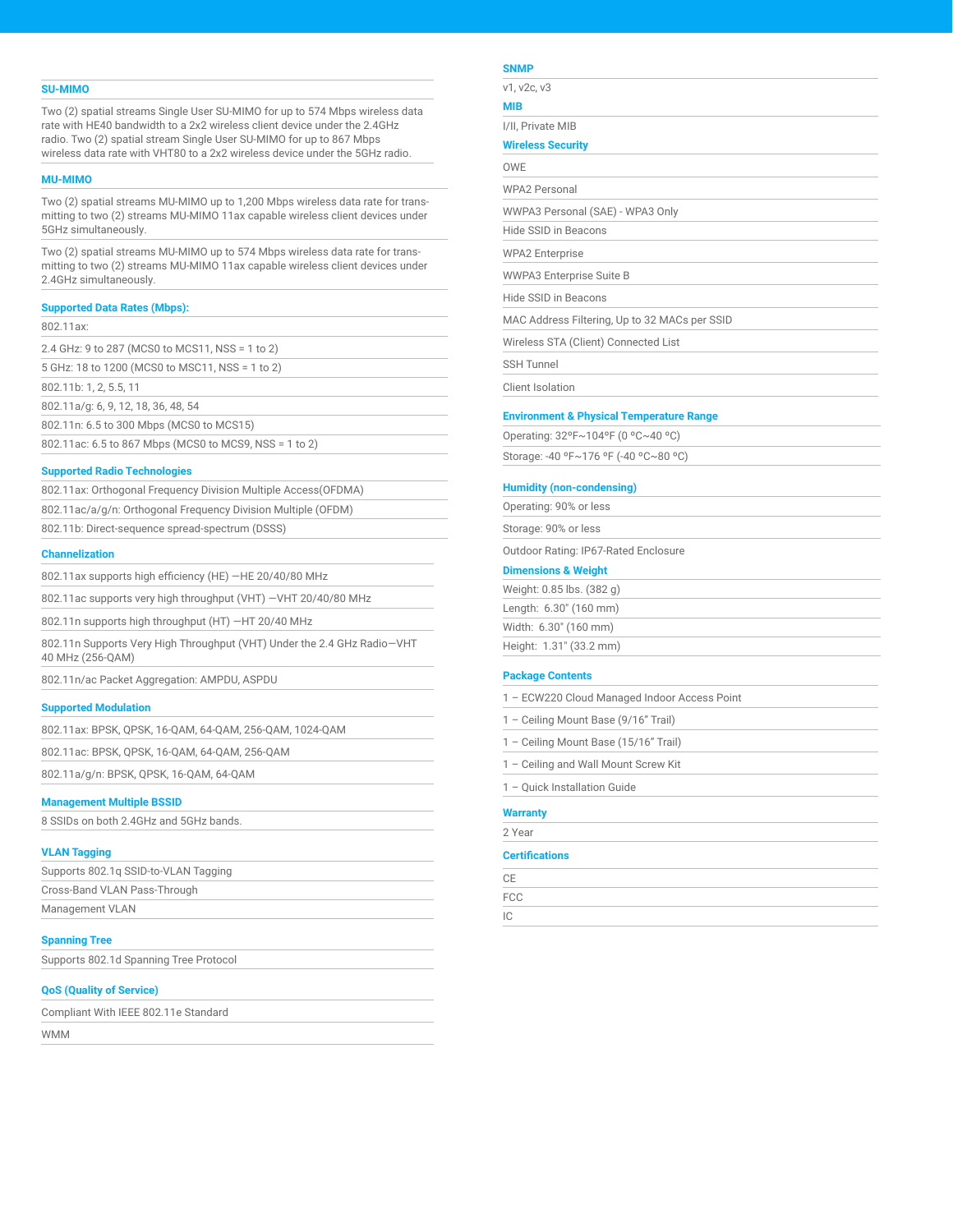